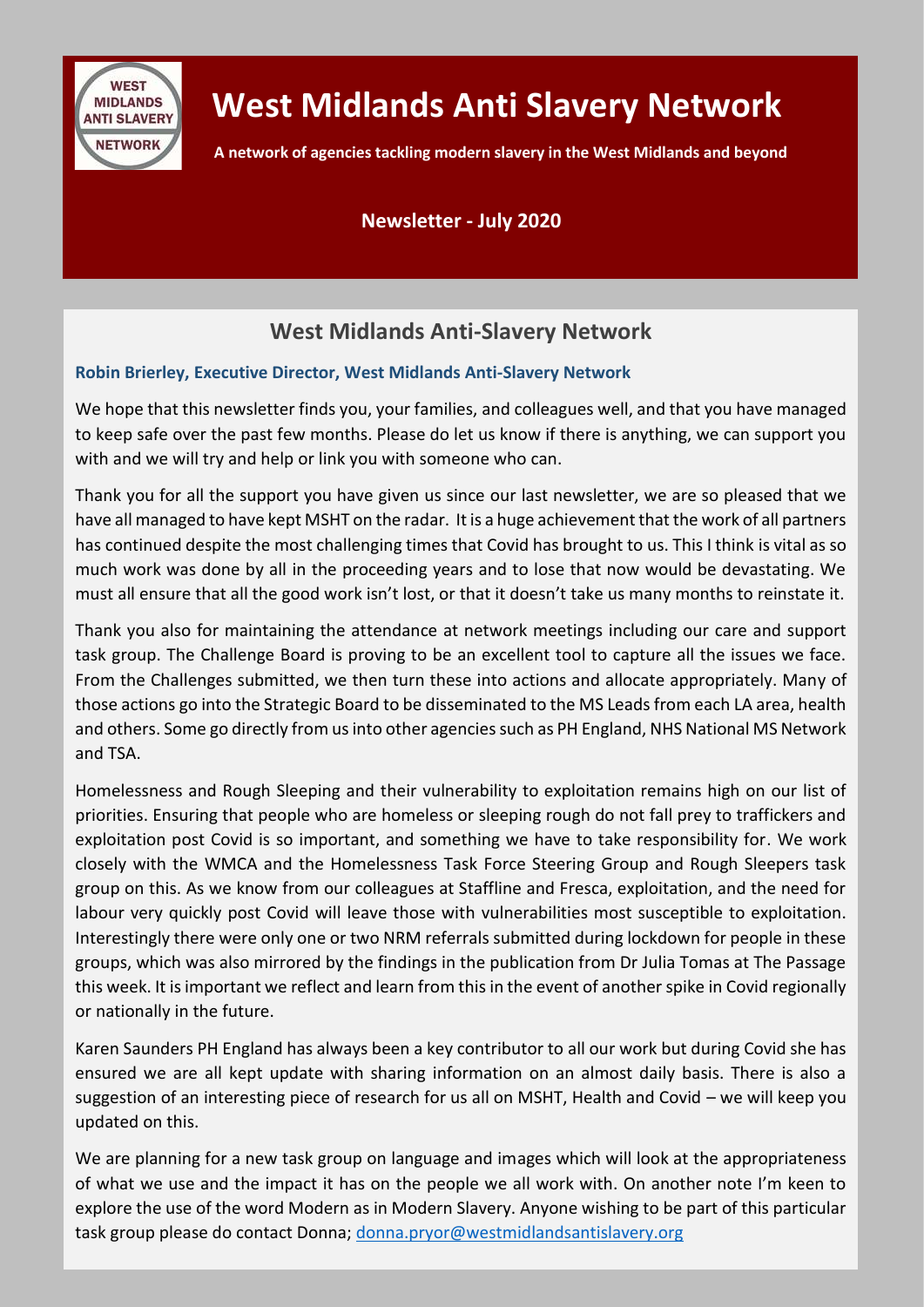We have been fortunate enough to receive funding from West Midlands Police and Crime Commissioner to employ a Slavery and Trafficking Victim Safeguarding Pathways Coordinator for the West Midlands. The recruitment process took place last month and I'm proud to say that Nick Walton was the successful candidate. His role will be similar to that of a DA Marac coordinator and will be essential in ensuring a multi-agency approach to victim care and support at the point of identification. Combined with the work of Lisa Bird, Adam, Charlotte, Local Authorities together with our network partners this will contribute to better outcomes for victims and survivors regardless of whether they choose to enter the NRM or not. It will also ensure we have a better understanding of the outcomes for survivors longer term – addressing the age-old question of where they are now.

I will leave our other updates to our next meetings so that the remainder of this newsletter is for our partner updates and the great work they are all doing.

Thank you for all your support, take care and see you again soon.

#### **Amber Cagney, Development Manager, West Midlands Anti Slavery Network**

COVID-19 has made our organisation change how it works significantly; it has been a different few months, working from home and meeting with you all online rather than in person. Despite being in lockdown our organisation has been as busy as ever, here's a few updates of what we've been up to.

• We recruited two new staff members for our SafePlace<sup>WM</sup> team, all online, and welcomed them to the team on 1<sup>st</sup> July, please give a warm welcome to Hebe Lawson and Nicole Morris, both of whom have excellent backgrounds with significant experience working with vulnerable people.

We're looking forward to re-opening SafePlace<sup>WM</sup> after a period of working remotely and delivering an outreach service, as the need for pre-NRM accommodation has been proven to be needed more than ever during this time.

- We've been working on an NRM and support options document that has been funded by the West Midlands PCC via the MSPTU, we've had extremely generous support from Wates Living Group, Staffline, Hope for Justice and Survivor Alliance with design and translation of the document which is going to help us to reach more survivors and ensure that they're fully informed of their rights and options at the point of identification. We look forward to sharing this resource once it's completed and we'll be running workshops with first responders on how to use it effectively very soon.
- After a lengthy application, training, and security clearance period, I'm now a member of the Home Office's multi-agency assurance panel to scrutinise the negative conclusive grounds decisions made by the SCA. This is an area that I'm extremely passionate about as I've seen first-hand the devastating impact an incorrect decision can make to a survivor that is later overturned, and I hope we'll start to see real change happen from the feedback we can give.
- I now sit on the Home Office's Modern Slavery Strategy Implementation Group on Victim Support which brings together key stakeholders to support the implementation of the Government's modern slavery strategy, I have been involved in consulting on policy documents, attending workshops on new projects and workstreams and ensuring the West Midlands and our partners views are represented in this space. I look forward to updating you soon on the latest "NRM Transformation Unit" and the changes we could soon see to the NRM process.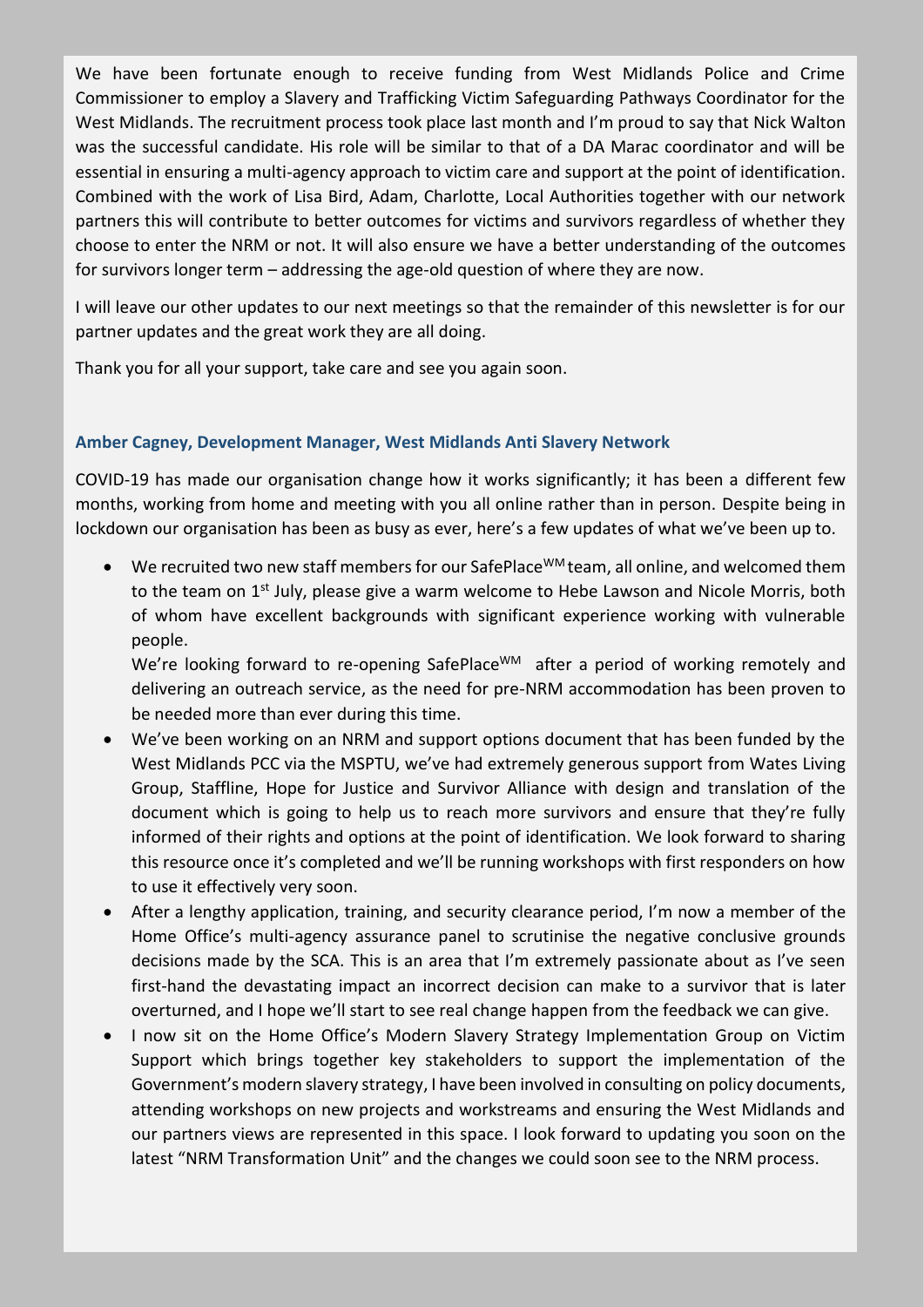• We've been involved in training and awareness raising sessions with Sifa Fireside, Homeless Link, and Dudley Council, feeding into new reports and recording podcasts and webinars as we're exploring increasing our online presence and capability as we adapt to our 'new normal'.

Thank you for all of your continued support and engagement in all that we do and I look forward to being able to see you in person soon.

# **Staffline**

Since the closure of a number of cash businesses such as car washes, nail bars and restaurants – we have assisted over 16 victims of labour exploitation and debt bondage back into meaningful work and sustainable financial independence and have assisted them in sourcing alterative accommodation from reputable agencies.

Although the COVID-19 pandemic led to the closure of a number of exploitative businesses and an increase in demand for labour in supermarket supply chains (resulting in an increase in disclosures from victims who were trafficked away from their previous employment and into more legitimate employment) we are also noticing that as the lockdown measures are relaxed – many victims / survivors are being coerced and pressured into returning to their former places of work as they start to re-open.

**Paul McAnulty**, Compliance Investigation Manager

[Paul.Mcanulty@staffline.co.uk](mailto:Paul.Mcanulty@staffline.co.uk) **[www.staffline.co.uk](http://www.staffline.co.uk/)**



## **Transforming Communities Together (TCT)**

As well as running online awareness sessions on County Lines and Homelessness & Modern Slavery, we've launched our first podcast today to empower people to learn about Modern Slavery - <https://soundcloud.com/tctogether/sets/focus-on-modern-slavery>

We have also been working with a number of church groups to produce weekly 'Hidden in Plain Sight' videos that help Christians engage with modern slavery as part of their faith journey - [http://bit.ly/hidden-in-plainsight](https://www.youtube.com/playlist?list=PLZ9t63sy_EeBgUy51s7Zf7pVkFl0suUfi)

<https://tctogether.org.uk/>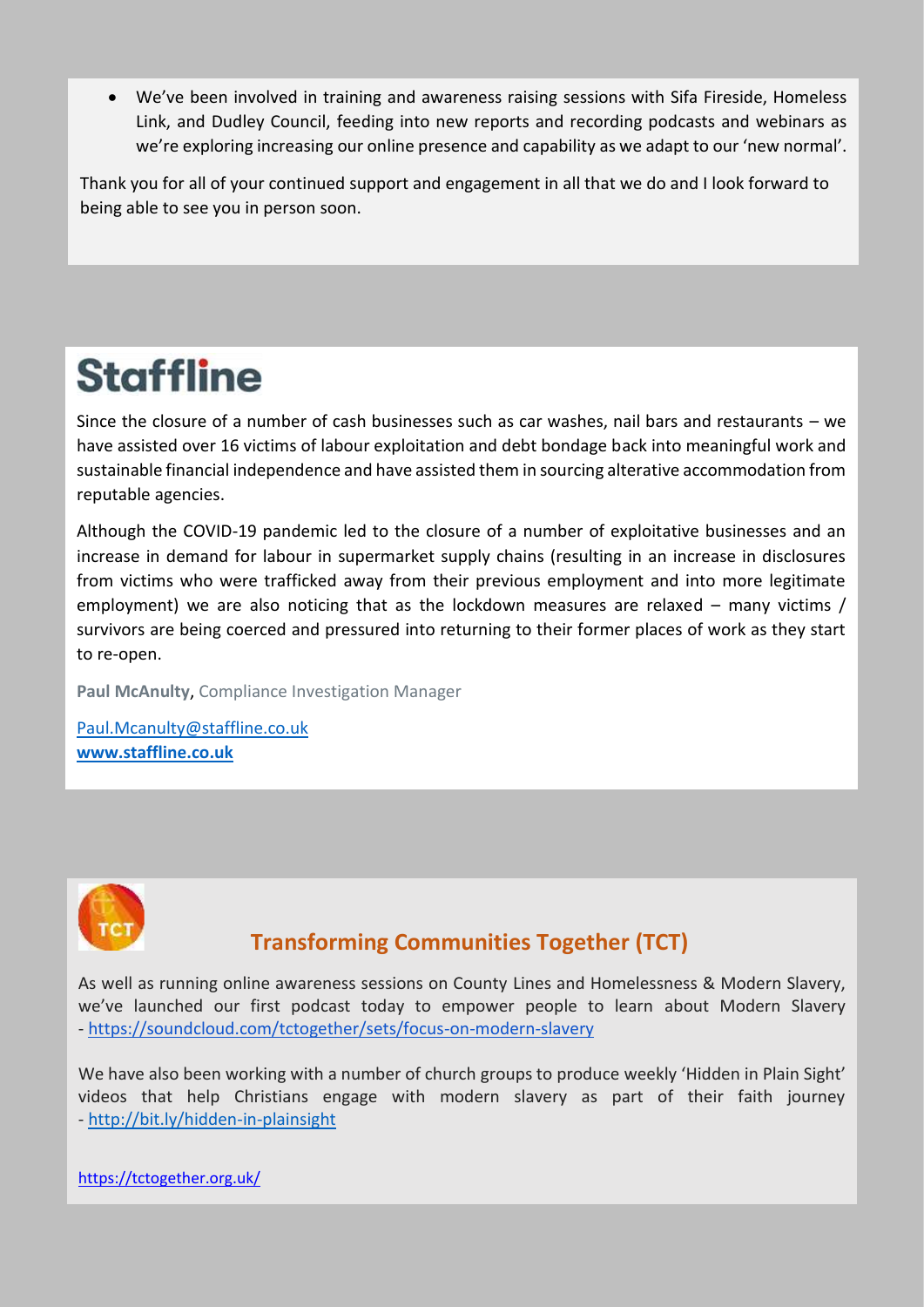

## **The Salvation Army Connect Project**

'The Salvation Army Survivor Support Service's 'CONNECT Project' is delivering fortnightly online group sessions for clients during lock down.

Our usual face to face Drop In has had to cease for now and we have replaced this with weekly wellbeing calls for all our clients. However, we felt we could offer something more to help take the edge off the clients' isolation and boredom. So, we are going to be running these informal group sessions as a way for the women to connect with our volunteers and one another, and to provide a positive distraction during this time. Ice breakers, quizzes, sharing uplifting or insightful anecdotes whilst having a cuppa will be the focus until our Drop In can return to normal. For those clients who have more imminent issues they need support with, these will continue to be addressed in our one on one calls.'

'The Salvation Army Survivor Support Service's 'CONNECT Project' helped a client access food parcels for their family overseas. The client was concerned their elderly parents would die from starvation as a result of lock down. They were too frail to grow their own vegetables and with travel restrictions in place, family members were not able to bring them reserves or money as usual. Within a week we were able to mobilise resources internationally with a regional officer visiting the family to give them noodles, rice, milk, and canned goods. The officer took a photo of the family which we were then able to share back with the client. This was a very touching experience for them after not having seen their family for many years.'

**Melpo Economou, Local Programme Co-ordinator Survivor Support Service Anti-Trafficking & Modern Slavery** [melpo.economou@salvationarmy.org.uk](mailto:melpo.economou@salvationarmy.org.uk)

**West Midlands Anti Slavery Network meeting dates 2020, for further information contact:**

[donna.pryor@westmidlandsantislavery.org](mailto:donna.pryor@westmidlandsantislavery.org)

**10th September**

**19th November**